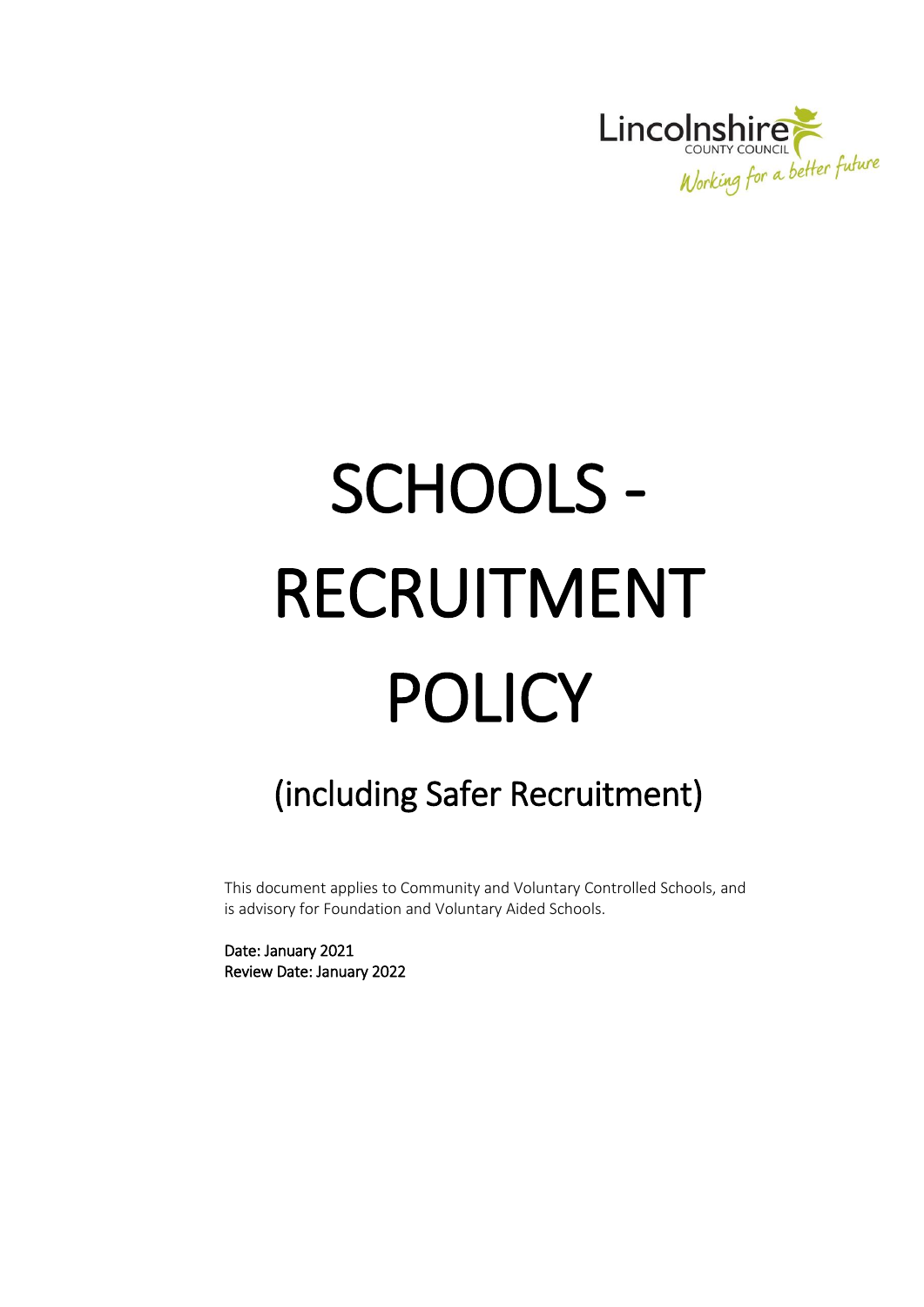# Contents

| Disclosure of personal relationships or conflicts of interest during the recruitment process  4 |
|-------------------------------------------------------------------------------------------------|
|                                                                                                 |
|                                                                                                 |
|                                                                                                 |
|                                                                                                 |
|                                                                                                 |
|                                                                                                 |
|                                                                                                 |
| Disqualification under the Childcare Act 2006, and the 2018 Regulations 9                       |
|                                                                                                 |
|                                                                                                 |
|                                                                                                 |
|                                                                                                 |
|                                                                                                 |
|                                                                                                 |
|                                                                                                 |
|                                                                                                 |
|                                                                                                 |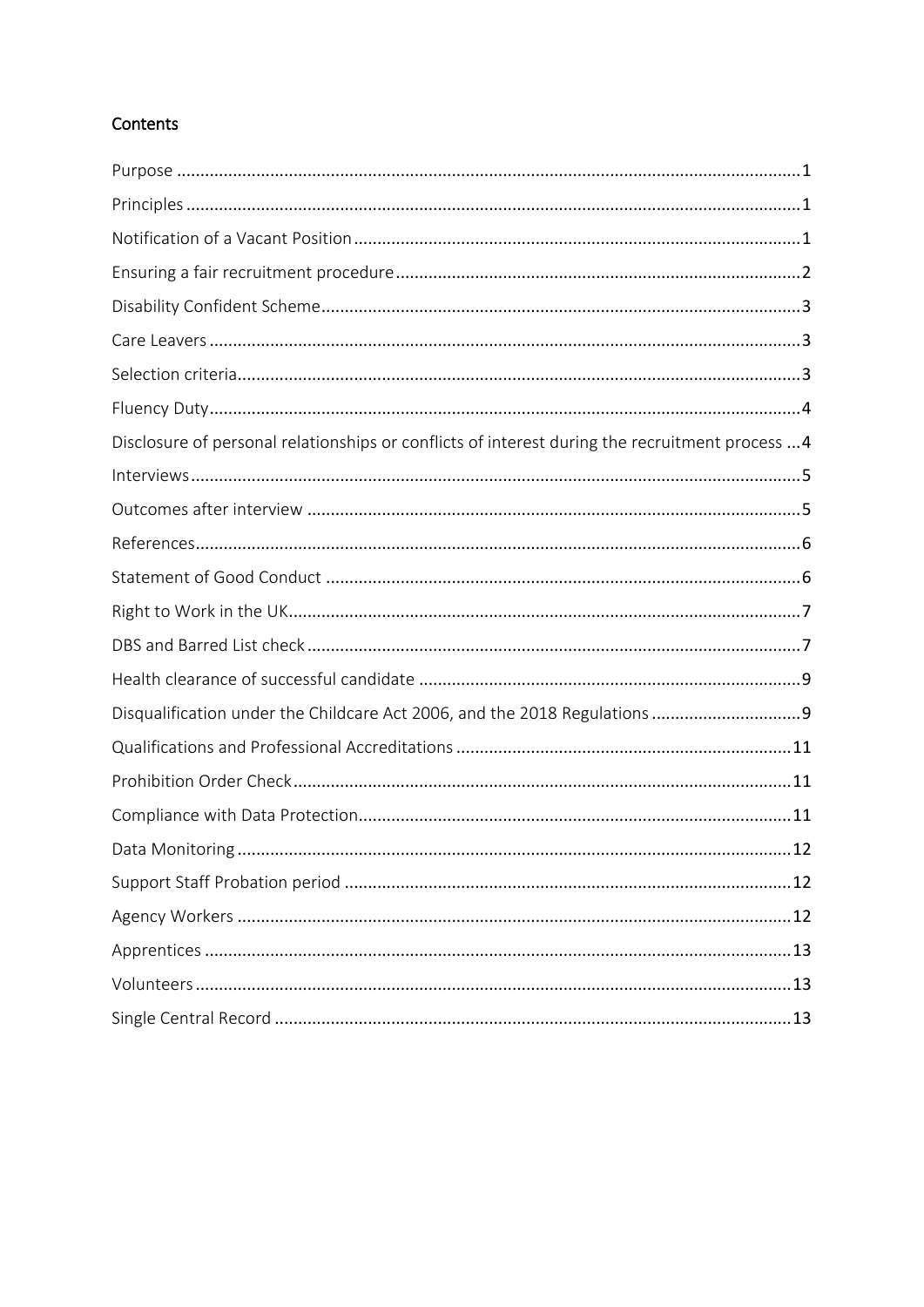#### SCHOOLS RECRUITMENT POLICY

#### <span id="page-2-0"></span>Purpose

Lincolnshire County Council (LCC) recognises school employees as being fundamental to the success of the school, and to the effective safeguarding of children. LCC aims to recruit a diverse and consistently high performing workforce with the necessary knowledge and skills to help the school achieve its goals. This will be achieved by ensuring that recruitment processes are fair, consistent, transparent, cost-effective and in line with equality and diversity practices. In addition, the appointment of all school employees will be in accordance with the current statutory DfE (Department for Education) guidance Keeping Children Safe in [Education \(KCSIE\).](https://www.gov.uk/government/publications/keeping-children-safe-in-education--2)

# <span id="page-2-1"></span>**Principles**

- Recruitment is an activity where those involved in the recruitment process will see confidential information of a personal nature. Due care and consideration will be given for this information during and after the process, in line with relevant Data Protection policies.
- An Appointing Officer will manage a recruitment process. They will be trained accordingly and have the authority to recommend to the Governing Body the decision to appoint.
- As a minimum the Appointing Officer will have undertaken Safer Recruitment Training.
- The Appointing Officer will establish a selection panel consisting of 2 or more people.
- Successful candidates cannot commence employment until all the relevant preemployment checks have been carried out, and the candidate has been cleared to start employment.
- Where LCC is the employer, a representative of LCC may attend proceedings relating to the selection of any teacher. The Governing Body must consider any advice offered by the representative. Where the Governing Body of a maintained school is the employer, and where it has been agreed that LCC has advisory rights, the Governing Body must consider any advice offered (Staffing and Employment Advice for Schools October 2019).

#### <span id="page-2-2"></span>Notification of a Vacant Position

When a Head Teacher position arises, the Chair of Governors will contact the Education team at LCC on [Educationteam@lincolnshire.gov.uk,](mailto:Educationteam@lincolnshire.gov.uk) and the School's Education Locality Lead, to notify that a vacancy has arisen and to seek advice and support in accordance with DFE and NGA (National Governance Association) guidance. In the case of church schools, the relevant Diocese will also be contacted by the Chair of Governors.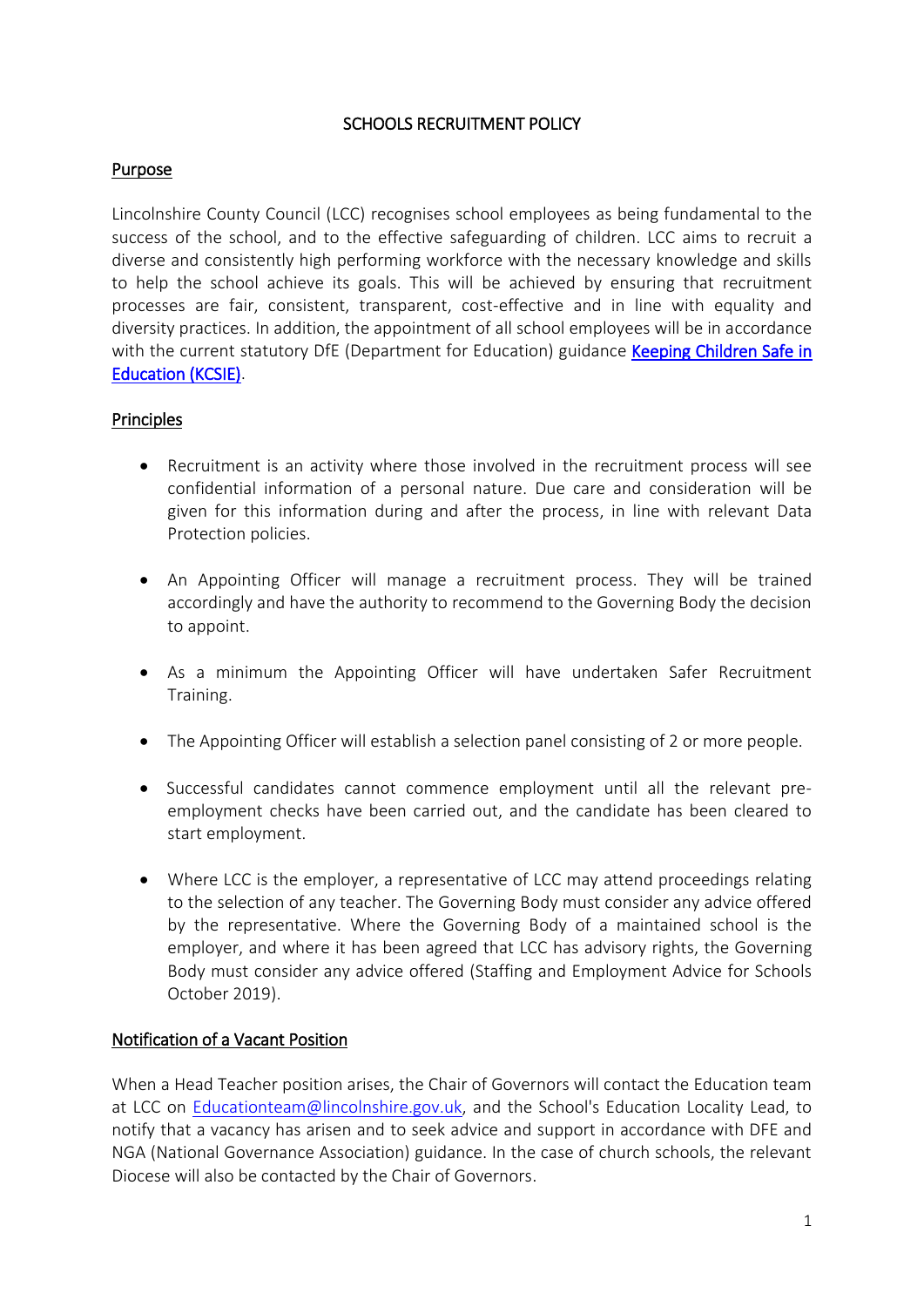In addition, under the School Staffing (England) Regulations 2009, the Governing Body must notify LCC via [schnotify@lincolnshire.gov.uk](mailto:schnotify@lincolnshire.gov.uk) of the following:

- a) Community and Voluntary Controlled Schools
	- Any vacancy for Head Teacher;
	- Any post for a Deputy Head Teacher which it intends to fill;
	- Any teaching post to be filled for a period of more than 4 months, and providing LCC with a job description and person specification for the post;
	- The name of any member of support staff to be appointed along with a job description, hours of work, the duration of appointment, pay and grade.
- b) Foundation and Voluntary Aided Schools
	- Any vacancy for Head Teacher;
	- Any post for a Deputy Head Teacher which it intends to fill;
	- Any teaching post to be filled for a period of more than 4 months, and providing LCC with a job description and person specification for the post.

#### <span id="page-3-0"></span>Ensuring a fair recruitment procedure

In accordance with the Public Sector Equality Duty, LCC on behalf of relevant schools is committed to ensuring that equal opportunities are advanced, and discrimination is prohibited, throughout all stages of recruitment. Shortlisting, interviewing and selection will always be carried out without regard to gender, trans status, sexual orientation, marital or civil partnership status, colour, race, nationality, ethnic or national origins, religion or belief, age, pregnancy or maternity leave or trade union membership. This policy should be read in line with the LCC Diversity and Inclusion Policy (LINK).

LCC and Governing Bodies recognise and value the diversity of their workforce and communities and seek to ensure that all the attributes, talents and skills available throughout the community are recognised when employment opportunities arise. This commitment extends to the development of current employees, and internal applications are encouraged for opportunities available.

All vacant posts should be advertised to ensure equality of opportunity and encourage as wide a field of candidates as possible. This will normally mean placing an advertisement externally. However, where there is a reasonable expectation that there are sufficient, suitably qualified internal candidates, or staff are at risk of redundancy, vacancies may be advertised internally. Any internal recruitment process will follow the procedures set out in this policy

LCC may nominate an applicant for a post who may be at risk of redundancy or requiring redeployment. Whilst redeployees are not entitled to priority consideration for post in another school, schools and Governing Bodies are encouraged to work positively with LCC and other schools in considering at risk employees for suitable positions.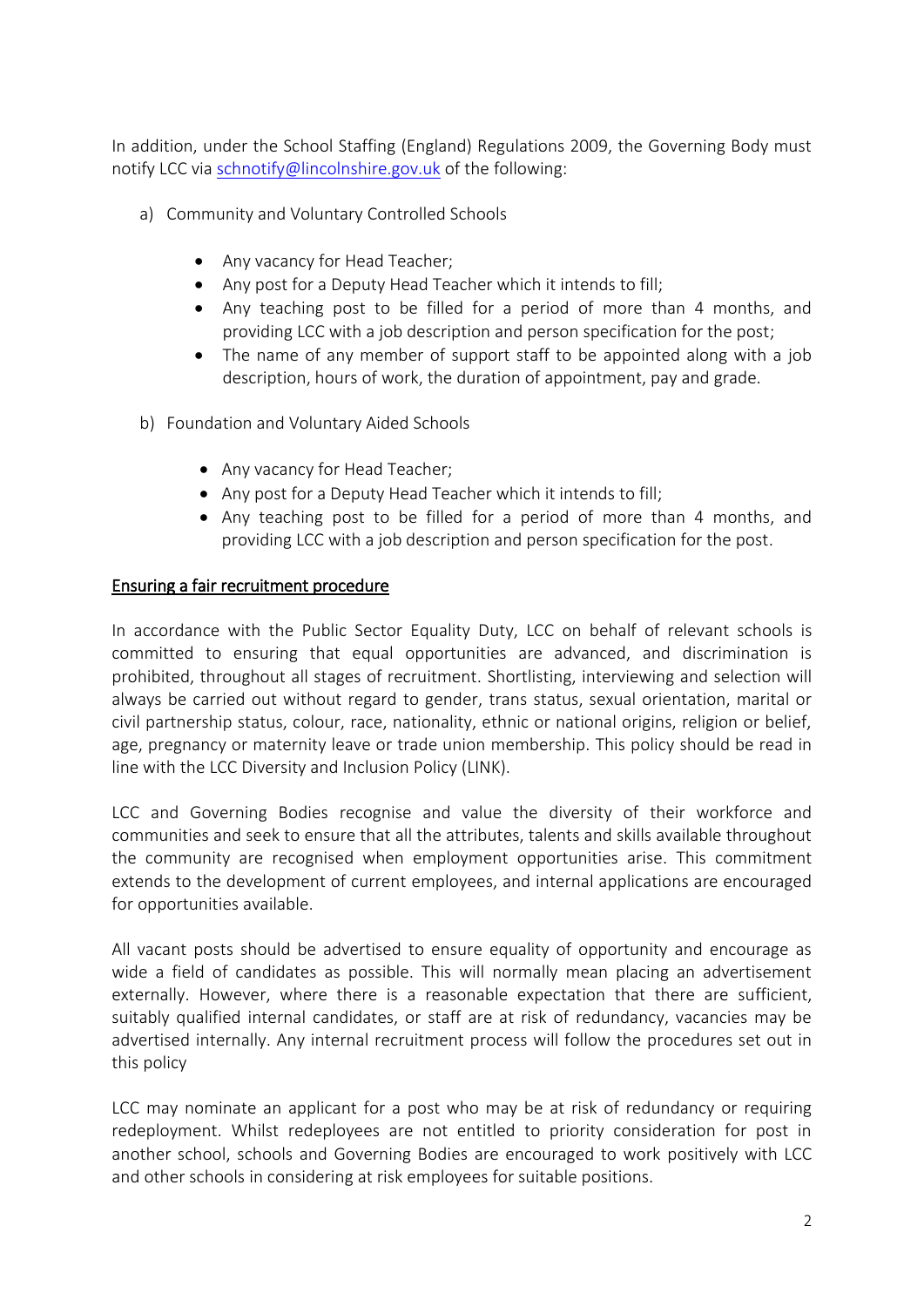In order to ensure a healthy and safe working environment which supports all staff, personal health and wellbeing at work is embedded and considered within recruitment processes. Including mental health as well as physical health, this approach is embedded at all stages; from job design, selection, recruitment, training, development and appraisal.

#### <span id="page-4-0"></span>Disability Confident Scheme

LCC is a member of the Disability Confident Scheme, which extends to Community and Voluntary Controlled schools. Foundation and Aided schools would need to join the scheme themselves to be a Disability Confident employer. Under the scheme, all disabled applicants who meet the minimum requirements of the job as set out in the job description and person specification will be guaranteed an interview.

# <span id="page-4-1"></span>Care Leavers

Applicants who are care leavers of LCC, (up to and including the age of 25) who meet the minimum criteria for the post and inform LCC of their care leaver status at the time of their application, will be offered an interview.

For the purpose of this policy, a care leaver is a young person aged between 16 and 25 who has left the care of Lincolnshire Local Authority after being previously looked after. To be a care leaver the individual must have been looked after by Children Services for:

- at least 13 weeks between the ages of 14-16;
- or, has spent 13 weeks cumulatively after their 16th birthday under the care of the Local Authority;
- been the subject of a Special Guardianship Order and was in care prior to that Order being made.

# <span id="page-4-2"></span>Selection criteria

Recruitment will be solely on the basis of the applicant's abilities and individual merit as measured against the criteria for the job. Qualifications, experience and skills will be assessed at the level that is relevant to the job. All employment decisions including those on recruitment, selection, promotion, training and career development, are based solely on job related objective criteria.

An up-to-date job description and person specification will be produced for all posts:

Job Descriptions - ensure potential applicants understand the requirements of the post. This will provide the base for recruitment, selection and induction, training, appraisal and other employment activities. Job Descriptions and Person Specifications should be developed for all roles in the School, including Teaching staff and the Leadership Team.

Safeguarding requirement - In order for the school to fulfil its obligations to safeguard children and to meet the standards set by the Lincolnshire Safeguarding Children Board, all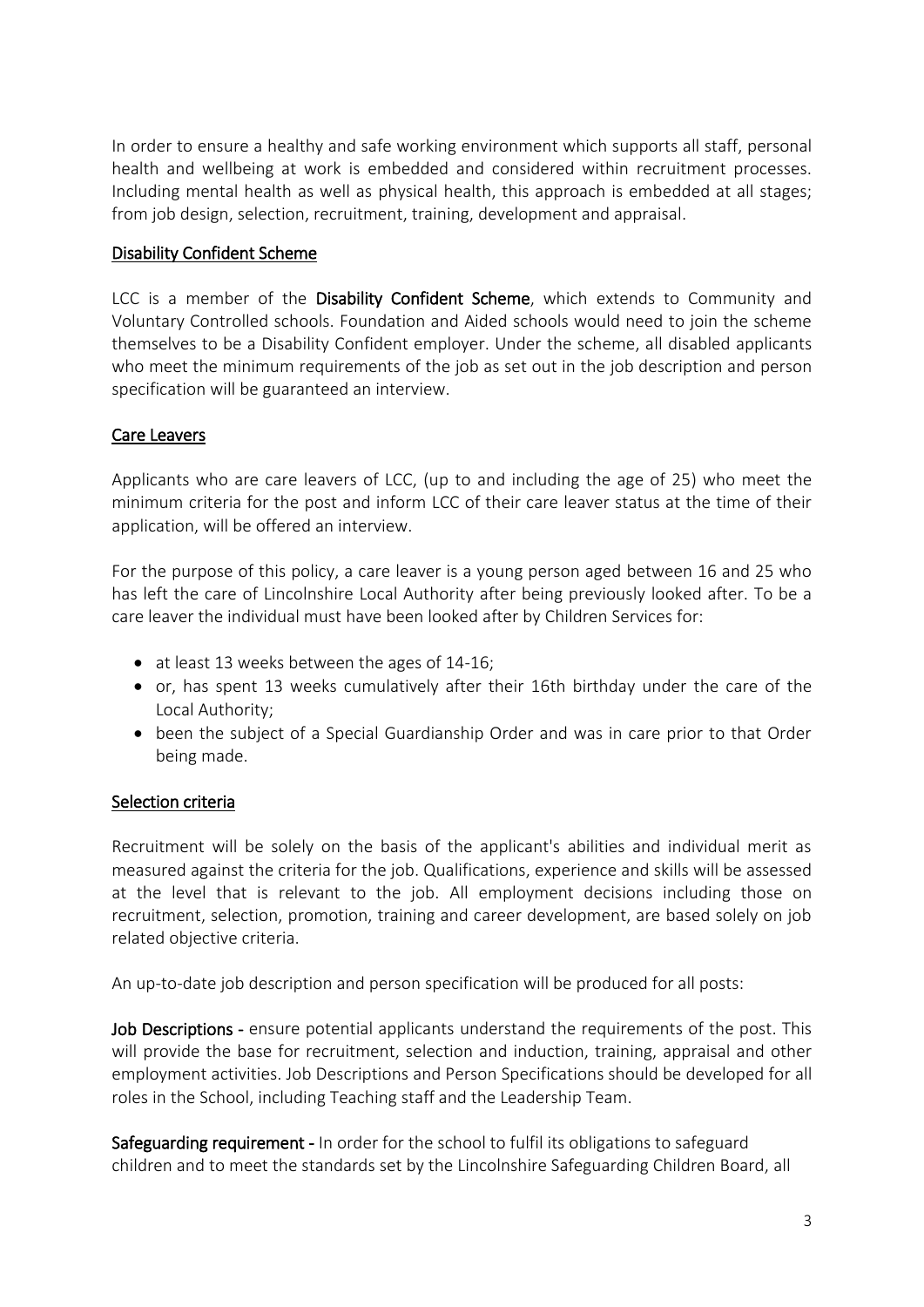school based job descriptions must include reference to the post holder's responsibility to safeguard and promote the welfare of children and young people. This is included in the template job description.

Generic job descriptions – for support staff are held on a central job description library held by Lincolnshire County Council on Perspective Lite. These job descriptions have been through the job evaluation process, and it is strongly advised that schools access these job descriptions first.

Job Evaluation - The County Council's Human Resources service provides an evaluation service and grades will be notified to Head Teachers on receipt of a job description. It is important that new grades are not applied before a formal evaluation has taken place. Those schools which use a different Human Resources provider will need to consult with them first but this service must be commissioned from the Council's Human Resource provider to ensure equal pay requirements are met.

Person Specifications - should include qualifications, professional registrations (if required), skills, competencies and previous experience required for the post. The person specification should also include the requirement to be cleared by the DBS for work with children and the Fluency Duty wording

Link to selection - each requirement on the person specification will be graded as either 'Essential' or 'Desirable'. These grades will be used for short listing purposes after the closing date. The person specification can also detail how these issues will be tested  $-$  e.g. application form, interview, or assessment day.

As a general rule it is unlawful for an employer to specify that they require a person with particular characteristics e.g. a particular race or gender, unless there is a genuine occupational requirement (GOR) for the position, and this can be objectively justified as a 'proportionate means of achieving a legitimate aim'. Any school wishing to apply this exemption must first seek HR advice.

#### <span id="page-5-0"></span>Fluency Duty

Part 7 of The Immigration Act 2016 contains a duty on public authorities, including schools, to ensure that each person who works for them in a public-facing role speaks a level of English which is sufficient to enable them to effectively carry out their role. This is known as the Fluency Duty.

#### <span id="page-5-1"></span>Disclosure of personal relationships or conflicts of interest during the recruitment process

All applicants are required to disclose if they are related or have any personal relationships with any employee of the school. Applicants are asked to state the name of the person and the relationship.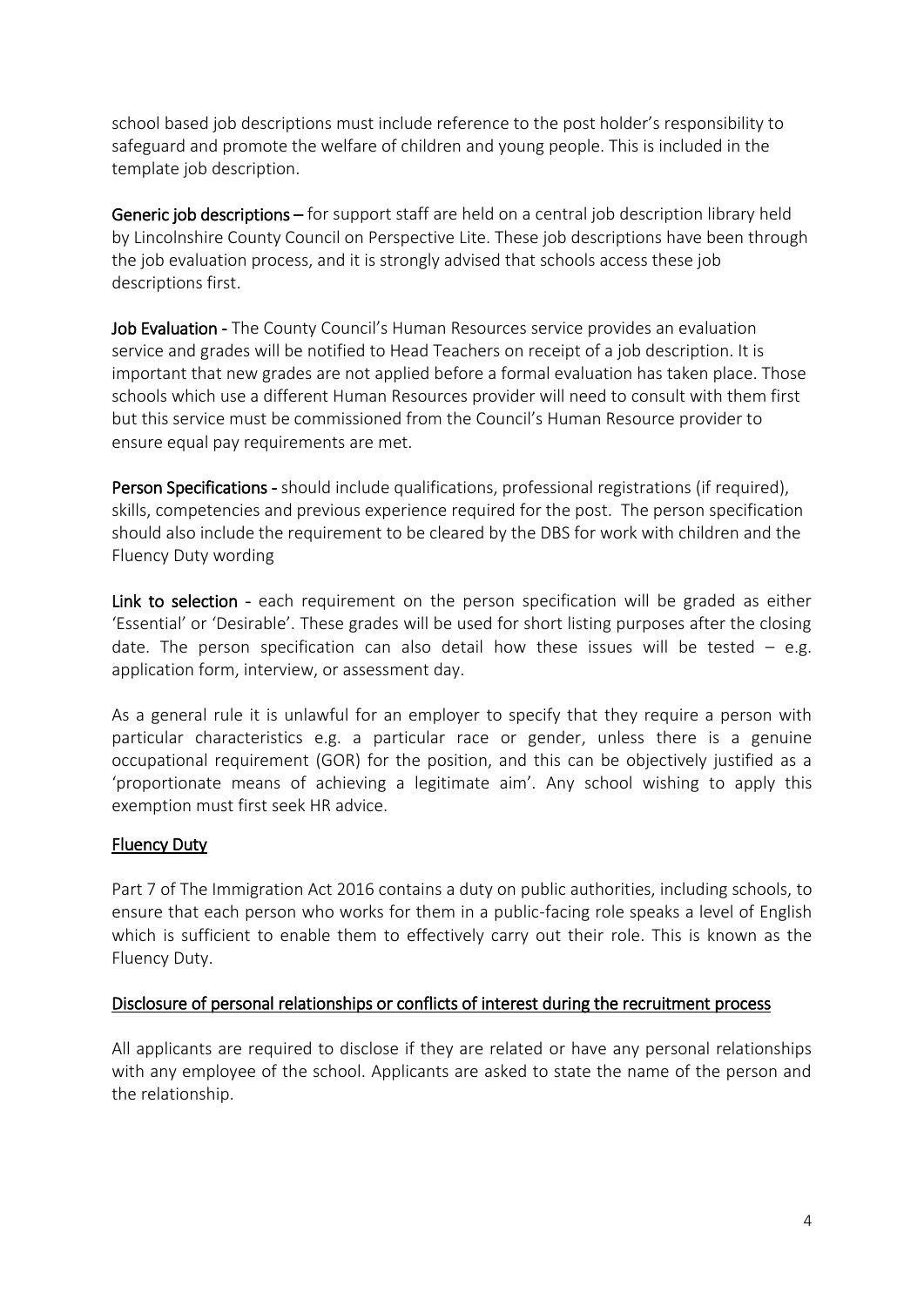An employee shall not be involved in any appointment process where they are related, or have a close personal relationship outside of work with the individual considered for appointment.

All candidates will be asked by the appointing officer if they have any other outside business interests that may conflict with those of the school/LCC. Where these are declared, the Appointing Officer will discuss the significance of this with the candidate to determine whether or not their application can proceed.

#### <span id="page-6-0"></span>Interviews

Those conducting recruitment interviews will ensure that the questions that they ask job applicants are not in any way discriminatory or unnecessarily intrusive. The interview will focus on the needs of the job and skills needed to perform it effectively.

As a Disability Confident Scheme employer, the Appointing Officer will ensure that any reasonable adjustments for the purpose of interviewing candidates are put in place.

Arrangements may include, but are not limited to:

- allowing deaf or speech impaired people to bring an interpreter with them;
- alerting employees to be prepared to show blind people to the place of interview;
- ensuring that the place of interview is accessible to any candidate with a mobility disability or that assistance is available to them when they arrive;
- allocating extra time for interviews or assessments;
- contacting occupational health for advice on additional adjustments.

In accordance with Safer Recruitment requirements, the Appointing Officer may wish to complete the Candidate Interview Assessment Form, ensuring that **any gaps** in employment and training history are full explored with the candidate to obtain and record an explanation.

#### <span id="page-6-1"></span>Outcomes after interview

- Rejection the candidate is not suitable for the position. Candidates who are unsuccessful after interview will be informed of the outcome of their interview, as soon as reasonably practicable. The Appointing Officer will be sensitive to the need to provide feedback to candidates, if requested to do so and will provide information about where the candidate did not meet the required criteria.
- Provisional Offer Where a candidate is successful, a provisional offer of employment is made. This enables the school to undertake all necessary pre-employment recruitment and vetting checks before a final offer is made. Pre-employment checks include, but are not limited to:
	- identity checks;
	- qualifications and certificates;
	- asylum and immigration (right to work) checks;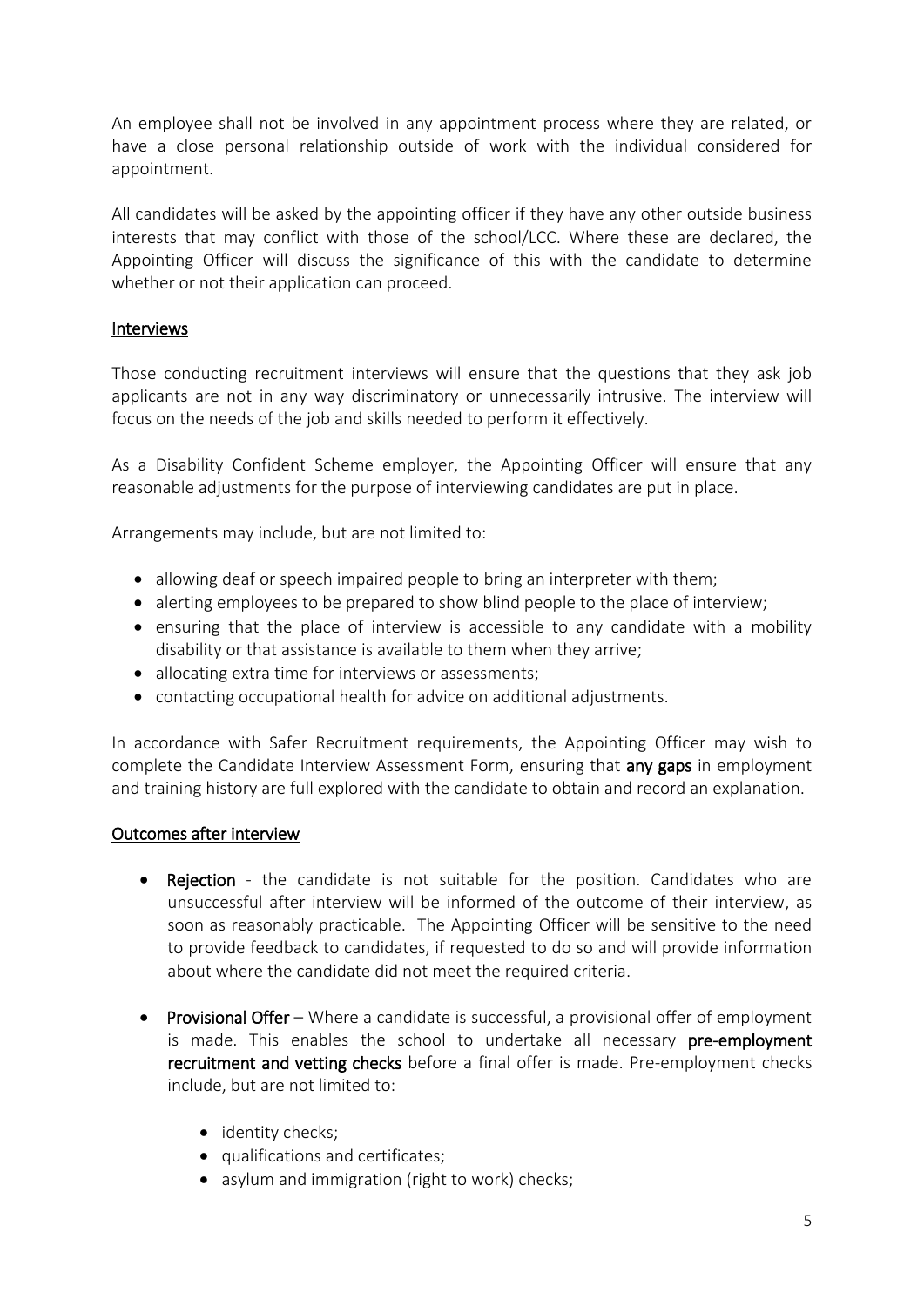- (enhanced) DBS / criminal records checks;
- pre-employment medical / health screening;
- employment and character references;
- professional registration checks.

A provisional offer of employment may be withdrawn where any of the above checks are not satisfactory, as deemed by the Governing Body or LCC, or if candidates fail to complete their pre-employment check tasks within 15 days of the process commencing.

Schools are required to securely retain any recruitment process documentation and notes for the successful candidates and unsuccessful candidates for a period of 6 months. This is for the purpose of feedback requests or to respond to any questions concerning the recruitment/interview process. After 6 months, all documentation should be securely destroyed.

# <span id="page-7-0"></span>References

KCSIE recommends that references are requested prior to a candidate attending interview, as this will allow any concerns they raise to be explored further with the referee and taken up with the candidate at interview. This should be made clear to candidates in the advertisement and candidate information pack.

All external appointments are subject to the receipt of two satisfactory work references, one of which must be the applicant's present or most recent employer. In exceptional cases the panel may agree that either one or both references need not be work references (e.g. for school leavers or returners to work after a long career break). Where this is the case, character references will be sought instead. References from a partner or relative will not be accepted.

One reference is required for internal candidates, which will be requested from their current Manager / Head Teacher.

For teachers, there is a statutory duty for current employers to provide details of any capability procedures involving the individual in the previous 2 years, and the reasons for this.

#### <span id="page-7-1"></span>Statement of Good Conduct

Under Safer Recruitment requirements, if any candidates have lived, studied or worked overseas for a period of more than three months in the previous five years, they will be required to obtain a **statement of good conduct** (sometimes referred to as a certificate of good repute) that relates to the time they resided in that country. The exception is candidates who are serving / living with someone who is serving in the armed forces during that time. A candidate will be asked to apply and pay for this statement, after an offer of employment is made.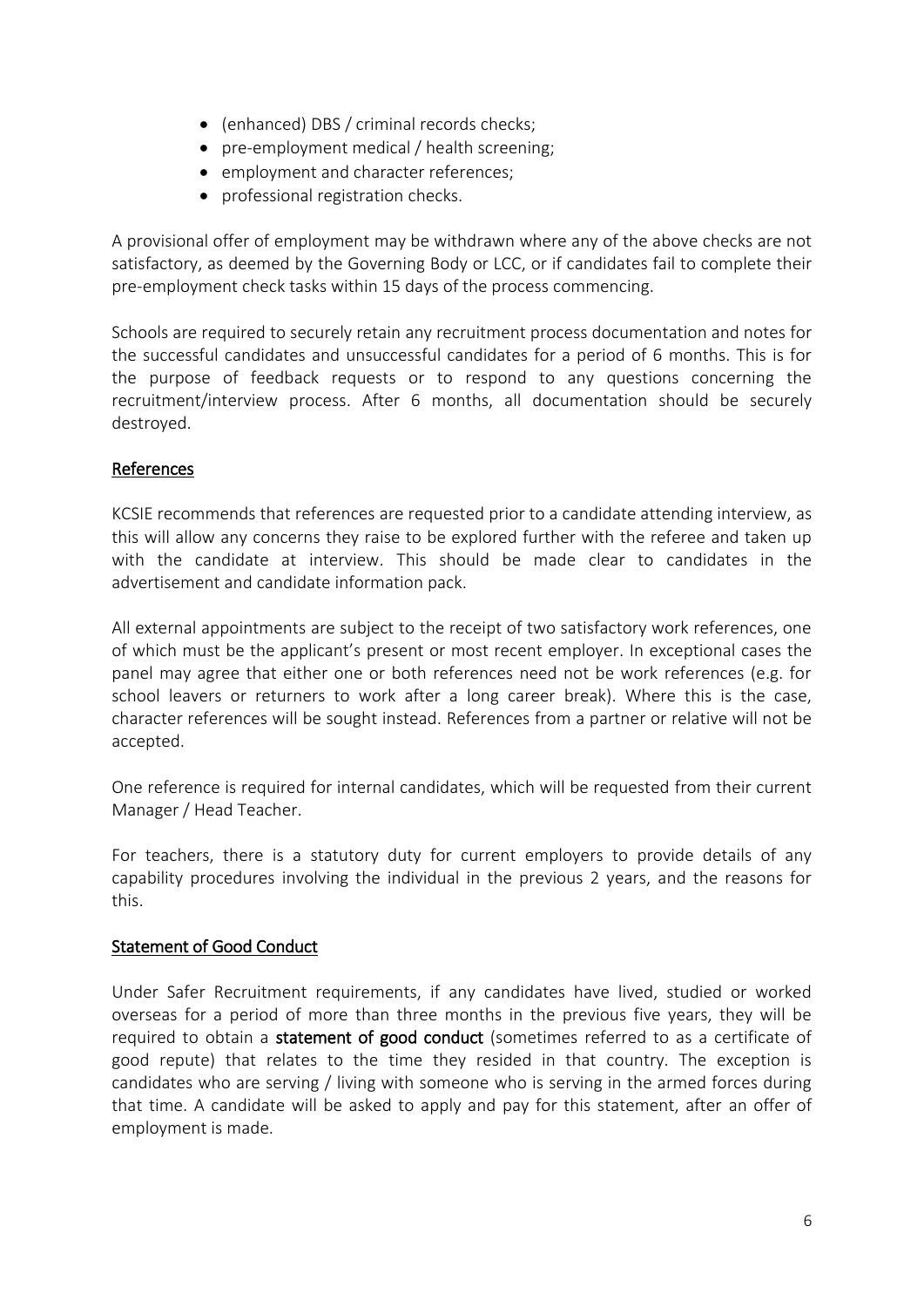The Appointing Officer must check application forms carefully to establish whether this will be a requirement and must alert those candidates that this will be a requirement should they be the successful candidate.

The Teacher Services System can be utilised to carry out appropriate checks on individuals who have lived or worked outside the UK. Schools will be able to use the system to establish if any details are held regarding a teacher sanction or restriction imposed by an EEA (European Economic Area) professional regulating authority. Although restrictions imposed do not automatically prevent a person from taking up teaching positions in England, schools should consider the circumstances that led to the restriction or sanction being imposed when considering a candidate's suitability for appointment.

Criminal records checks for overseas applicants can be carried out via: [Criminal Records Checks for](https://www.gov.uk/government/publications/criminal-records-checks-for-overseas-applicants)  [Overseas Applicants](https://www.gov.uk/government/publications/criminal-records-checks-for-overseas-applicants)

# <span id="page-8-0"></span>Right to Work in the UK

In ALL cases, a right to work in the UK check must be carried out prior to any applicant being permitted to start work, and is carried out as part of the interview process. The Recruiting manager/Appointing Officer is required to see the applicant's original documents, with the applicant present, and check that:

- the documents are genuine, original and unchanged and belong to the person who has provided them;
- the dates for the applicant's right to work in the UK have not expired;
- photos are the same across all documents and look like the applicant;
- dates of birth are the same across all documents;
- the applicant has permission to do the type of work being offered (including any limit on the number of hours they can work);
- for students, they must provide evidence of their study and vacation times;
- if 2 documents give different names, the applicant has supporting documents showing why they're different, e.g., a marriage certificate or divorce decree.

The guidance for these requirements is regularly updated and therefore Head Teachers/Appointing Officers should refer to the most up to date (national) guidance as to how to carry out right to work checks and what documents can be accepted. Further information internally is provided in the Schools Recruitment and Vetting Checks Policy.

#### <span id="page-8-1"></span>DBS and Barred List check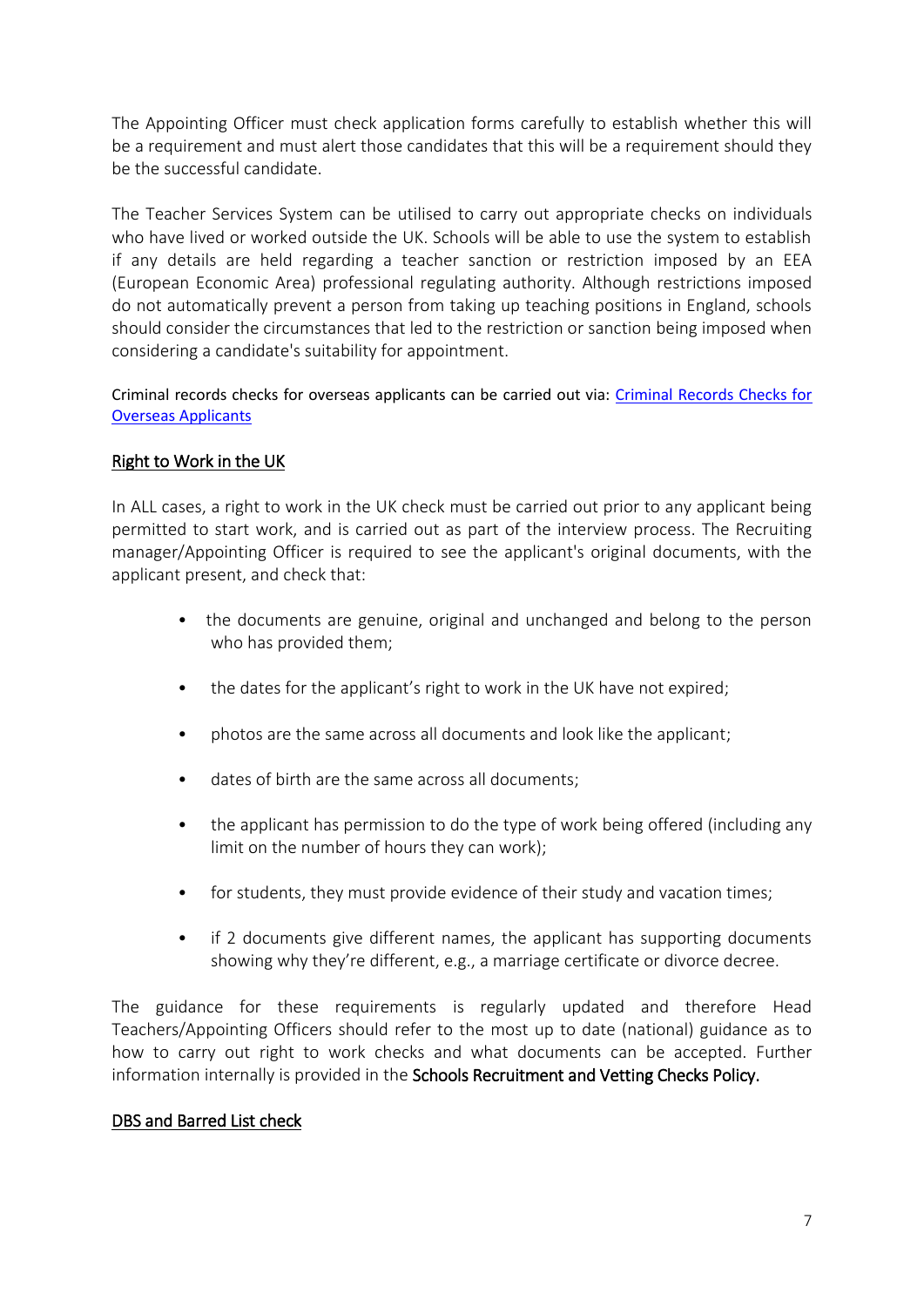For appointments where the employee will be undertaking regulated activity an enhanced DBS certificate, which includes barred list information, will be required prior to starting work. The barred list check is a check to establish that the person is not barred from regulated activity - legally this can only be done if the person is in regulated activity.

The full legal definition of regulated activity is set out in Schedule 4 of the Safeguarding Vulnerable Groups Act 2006 as amended by the Protection of Freedoms Act 2012. Regulated activity includes:

- a) teaching, training, instructing, caring for (see (c) below) or supervising children if the person is unsupervised, or providing advice or guidance on physical, emotional or educational well-being, or driving a vehicle only for children;
- b) work for a limited range of establishments (known as 'specified places', which include schools and colleges), with the opportunity for contact with children, but not including work done by supervised volunteers.

Work under (a) or (b) is regulated activity only if done regularly. Regularly means on more than three days in any period of 30 days, and other than driving, if any of the work takes place between 2am and 6am and it gives the person the opportunity to have face to face contact with the children. Some activities are always regulated activities, regardless of frequency or whether they are supervised or not. This includes:

- c) relevant personal care, or health care provided by or provided under the supervision of a health care professional:
	- personal care includes helping a child with eating and drinking for reasons of illness or disability or in connection with toileting, washing, bathing and dressing for reasons of age, illness or disability;
	- health care means care for children provided by, or under the direction or supervision of, a regulated health care professional.

Personal care does not include such activities as, for example, parent volunteers helping with costumes for school plays or helping a child lace up football boots.

If a school knows or has reason to believe that an individual is barred, it commits an offence if it allows the individual to carry out any form of regulated activity.

For any other staff and governors who have an opportunity for regular contact with children who are not engaging in regulated activity, an enhanced DBS certificate, which does not include a barred list check, will be appropriate.

The Appointing Officer must see the actual DBS certificate from the employee and will record the disclosure certificate number and the date of the check on the schools Single Central Record. The certificate will be returned to the candidate and not retained on file.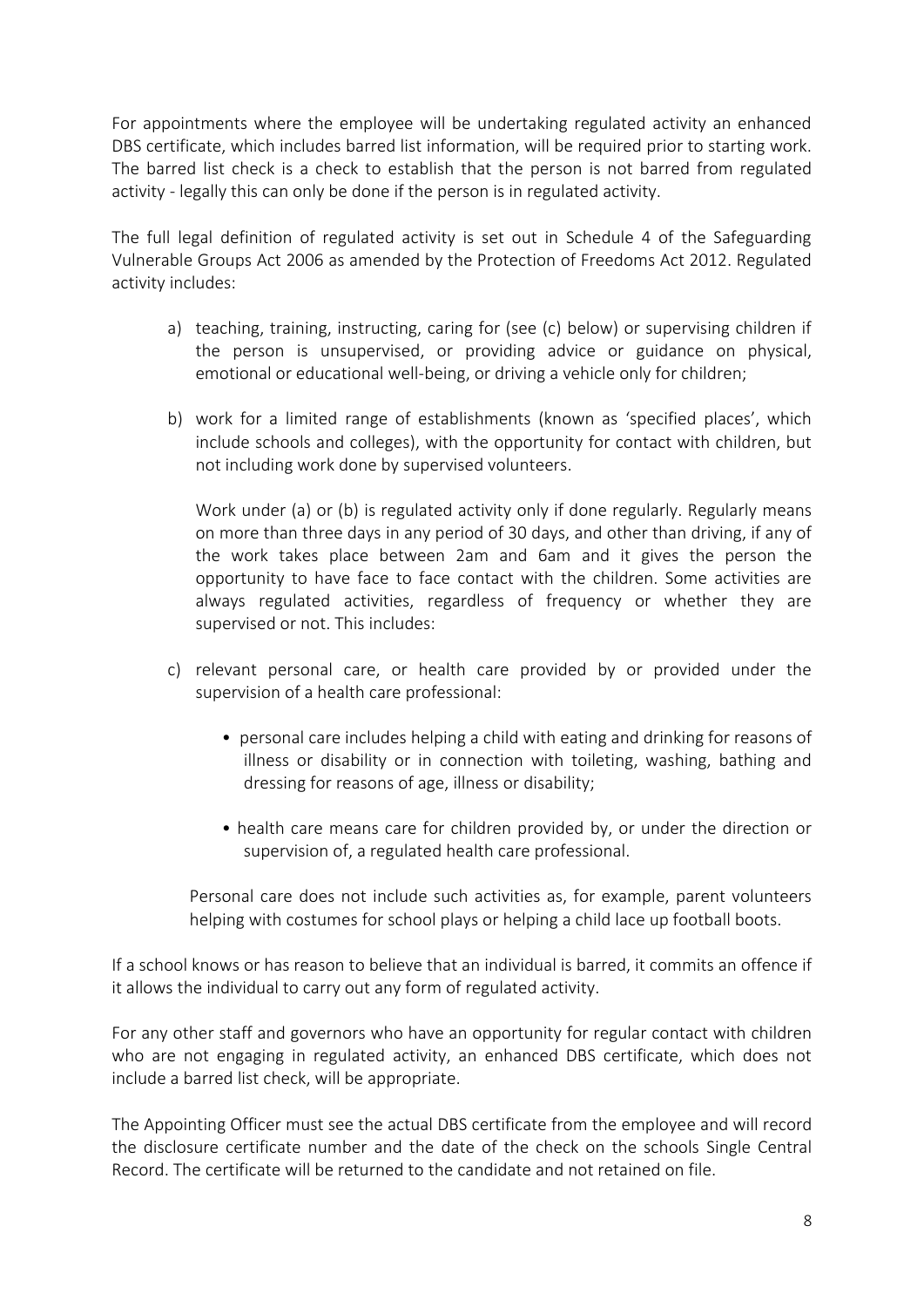Individuals can join the DBS Update Service at the point an application for a new DBS check is made, enabling future status checks to be carried out to confirm that no new information has been added to the certificate since its issue. This allows for portability of a certificate across employers. There is an annual fee for using the update service, which Community and Controlled schools fund, Foundation and Aided schools fund the annual fee at their discretion.

Before using the update service, the school must:

- obtain consent from the applicant to do so;
- confirm the certificate matches the individual's identity; and
- examine the original certificate to ensure that it is for the appropriate workforce and level of check, e.g. enhanced certificate/enhanced including barred list information.

The school can then subsequently carry out a free online check. This would identify whether there has been any change to the information recorded, since the initial certificate was issued and advise whether the individual should apply for a new certificate.

In exceptional circumstances, where a school allows an individual to start work in regulated activity before the DBS certificate is available, they should ensure that the individual is appropriately supervised and that all other checks, including a separate barred list check, have been completed. The school must also complete a DBS Risk Assessment.

If a DBS check reveals details of convictions which may render the applicant unsuitable for the applied for post, the appointing Governor/Head Teacher will discuss the situation with the applicant in line with the DBS Code of Practice. A Cause for Concern Risk Assessment Proforma will also be completed.

#### <span id="page-10-0"></span>Health clearance of successful candidate

All new employees will be required to go through a health clearance before appointment. This is carried out via the occupational health provider.

The Appointing Officer will arrange for a fitness for work questionnaire to be provided to the candidate, via the health management portal, to complete online. Occupational health will notify the Appointing Officer of any reasonable adjustments required, or any other health concern that they need to be aware of, in agreement with the employee.

#### <span id="page-10-1"></span>Disqualification under the Childcare Act 2006, and the 2018 Regulations

The Childcare (Disqualification) and Childcare (Early Years Provision Free of Charge)(Extended Entitlement) (Amendment) Regulations 2018 replaced the Disqualification under the Childcare Act 2006.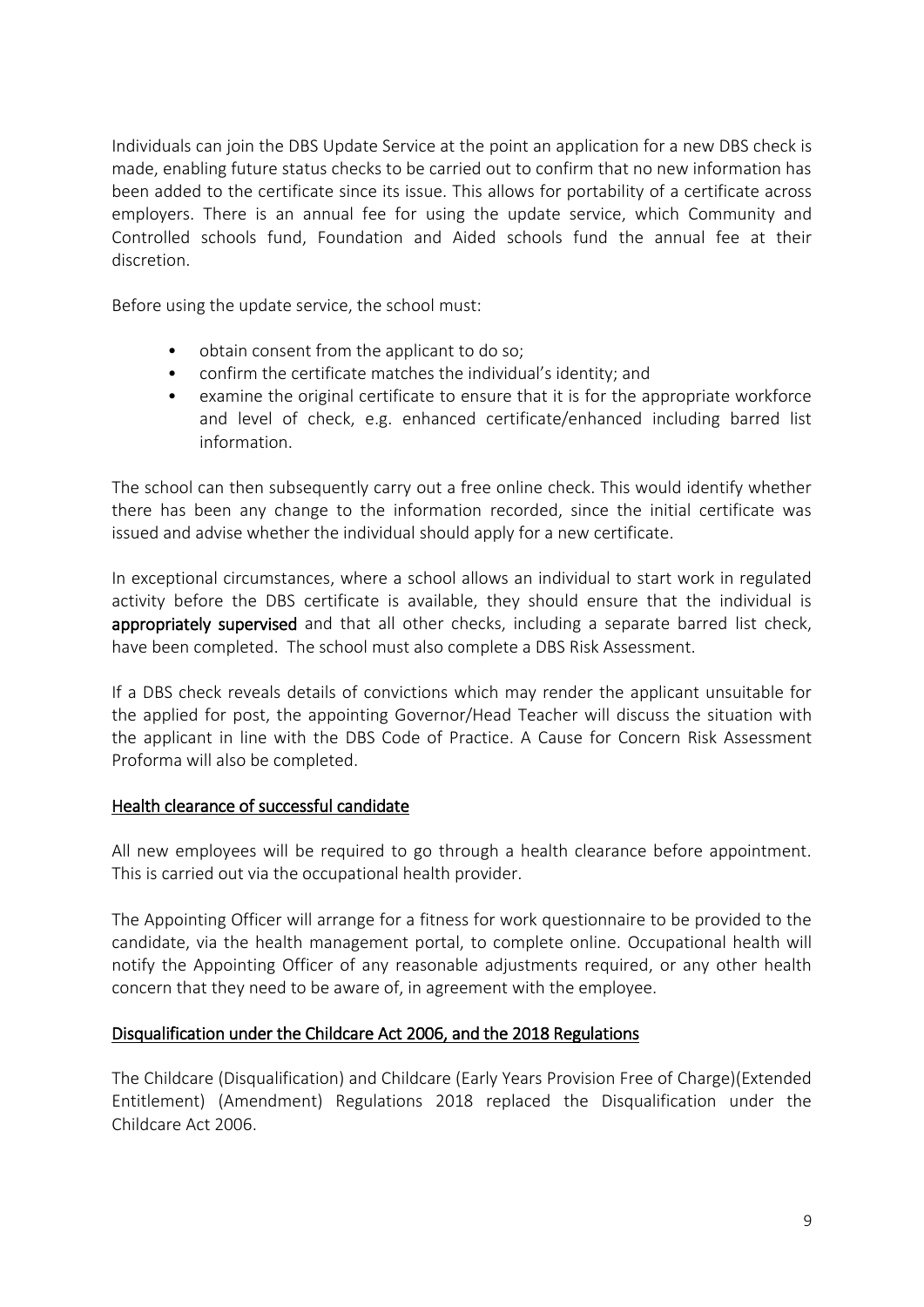The regulations place additional requirements on schools employing staff working in early years provision with children from birth up to and including the first of September following their 5th birthday, and in later years provision (before and after school childcare) with children who have not attained the age of 8, as shown in the table below:

|                                                  | During School Hours | Outside School Hours |
|--------------------------------------------------|---------------------|----------------------|
| Reception age or younger                         | Covered             | Covered              |
| Older than Reception age until age   Not Covered |                     | Covered              |
| 8 years or older                                 | Not Covered         | Not Covered          |

\*Outside school hours does not include school clubs, e.g. choir or sports' teams, but does include breakfast clubs or after-school provision.

All schools providing such child care, regardless of the setting, must take appropriate steps to ensure that they are not employing a person disqualified to work with these age groups in a childcare setting.

For new employees an up-to-date enhanced DBS certificate will help schools establish whether the offences committed by that individual are relevant offences. For existing employees school should use the DBS update service. The criteria for disqualification under the 2006 Act and the 2018 Regulations include those set out in the list below:

- a) inclusion on the Disclosure and Barring Service (DBS) Children's Barred List;
- b) being found to have committed certain violent and sexual criminal offences against children and adults which are referred to in regulation 4 and Schedules 2 and 3 of the 2018 Regulations:
- c) certain orders made in relation to the care of children which are referred to in regulation 4 and listed at Schedule 1 of the 2018 Regulations;
- d) refusal or cancellation of registration relating to childcare, or children's homes, or being prohibited from private fostering, as specified in Schedule 1 of the 2018 Regulations;
- e) being found to have committed an offence overseas, which would constitute an offence regarding disqualification under the 2018 Regulations if it had been done in any part of the United Kingdom.

The above list is only a summary of the criteria that lead to disqualification. Further details about the specific orders and offences, which will lead to disqualification, are set out in the 2018 Regulations.

N.B. Following the introduction of the 2018 regulations there is no longer a disqualification by association requirement for individuals working in childcare in non-domestic settings (e.g. schools and nurseries).

All schools providing such child care, regardless of the setting, must take appropriate steps to ensure that they are not employing a person disqualified to work with these age groups in a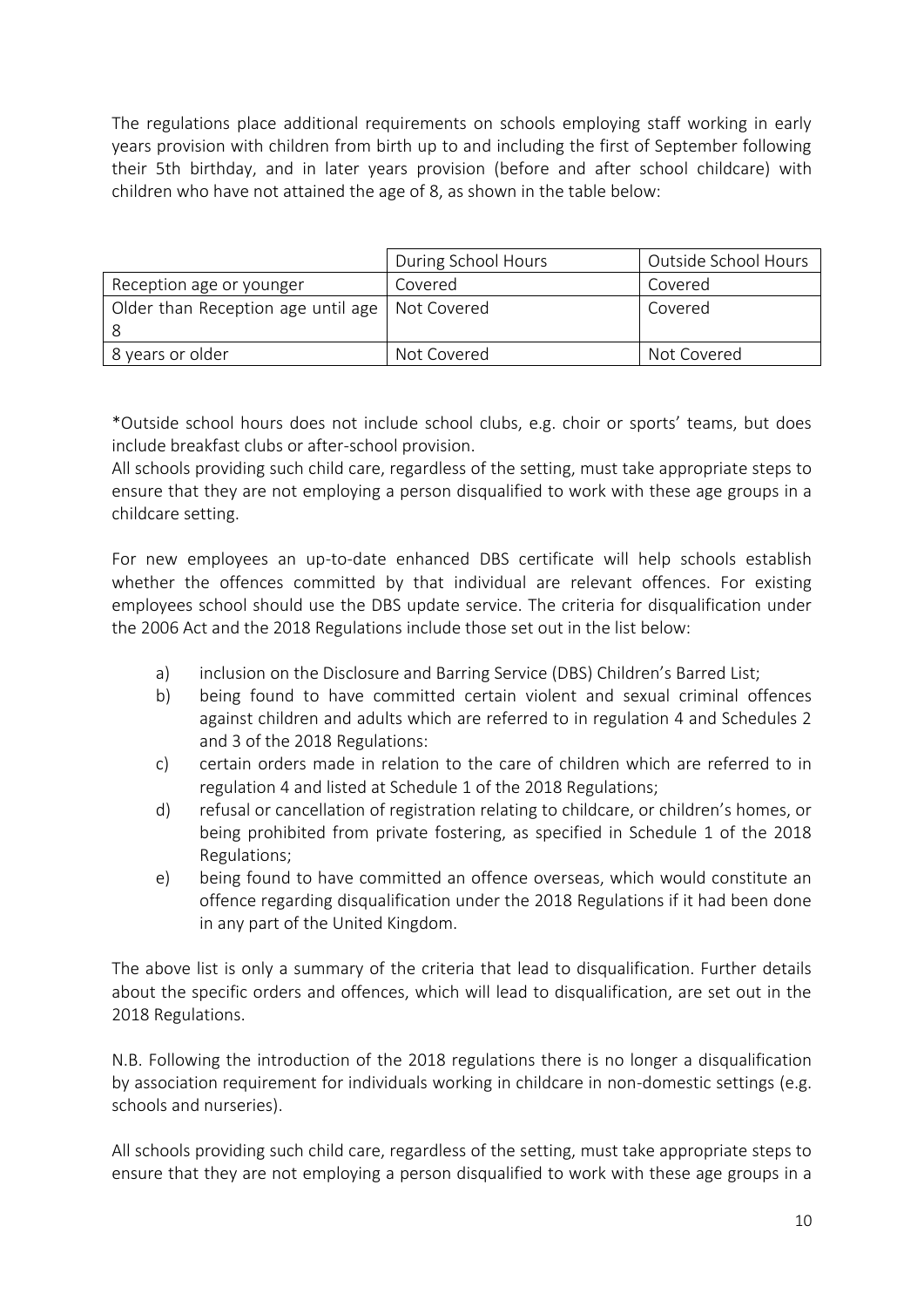childcare setting. Applicants must complete the Childcare Disqualification Self Declaration prior to their appointment.

Individuals who are disqualified are not permitted to continue to work in early or later years' provision or be directly concerned in the management of that provision. An application can be made to Ofsted for a waiver of disqualification and further details about how to make an application for a waiver can be found in the fact sheet "Applying to waive disqualification: early years and childcare providers".

# <span id="page-12-0"></span>Qualifications and Professional Accreditations

The school must ensure that any person employed to teach has the required teaching qualification. The DfE Teacher Services System should be used before appointing a teacher to check for:

- the award of QTS
- completion of teacher induction

Further advice on undertaking these checks is available on the government website Teacher Status Checks: Information for Employees. Applicants should also provide evidence of qualifications essential for the post, irrespective of the post they are applying for.

# <span id="page-12-1"></span>Prohibition Order Check

Anyone who is appointed to carry out teaching work will require an additional check to ensure they are not subject to a prohibition order issued by the Secretary of State or any sanction or restriction imposed (that remains current) by the GTCE before its abolition in March 2012. The Teachers' Disciplinary (England) Regulations 2012 define each of the following activities as 'teaching work':

- planning and preparing lessons and courses for pupils;
- delivering lessons to pupils;
- assessing the development, progress and attainment of pupils;
- reporting on the development, progress and attainment of pupils.

The regulations provide that these activities do not constitute 'teaching work' if they are carried out under the direction or supervision of a qualified teacher or other person nominated by the Head Teacher. This means that, generally, when appointing into teaching assistant (TA) positions, prohibition checks will not be required. The school must carry out a check of any prohibition using the Teacher Services System.

#### <span id="page-12-2"></span>Compliance with Data Protection

Schools will process personal data collected during the recruitment process in accordance with their Data Protection [Policy on processing special categories of personal data and](http://www.xperthr.co.uk/policies-and-documents/policy-on-processing-special-category-personal-data-and-criminal-records-data/163520/)  [criminal records data,](http://www.xperthr.co.uk/policies-and-documents/policy-on-processing-special-category-personal-data-and-criminal-records-data/163520/) as detailed in their Recruitment Privacy Notice.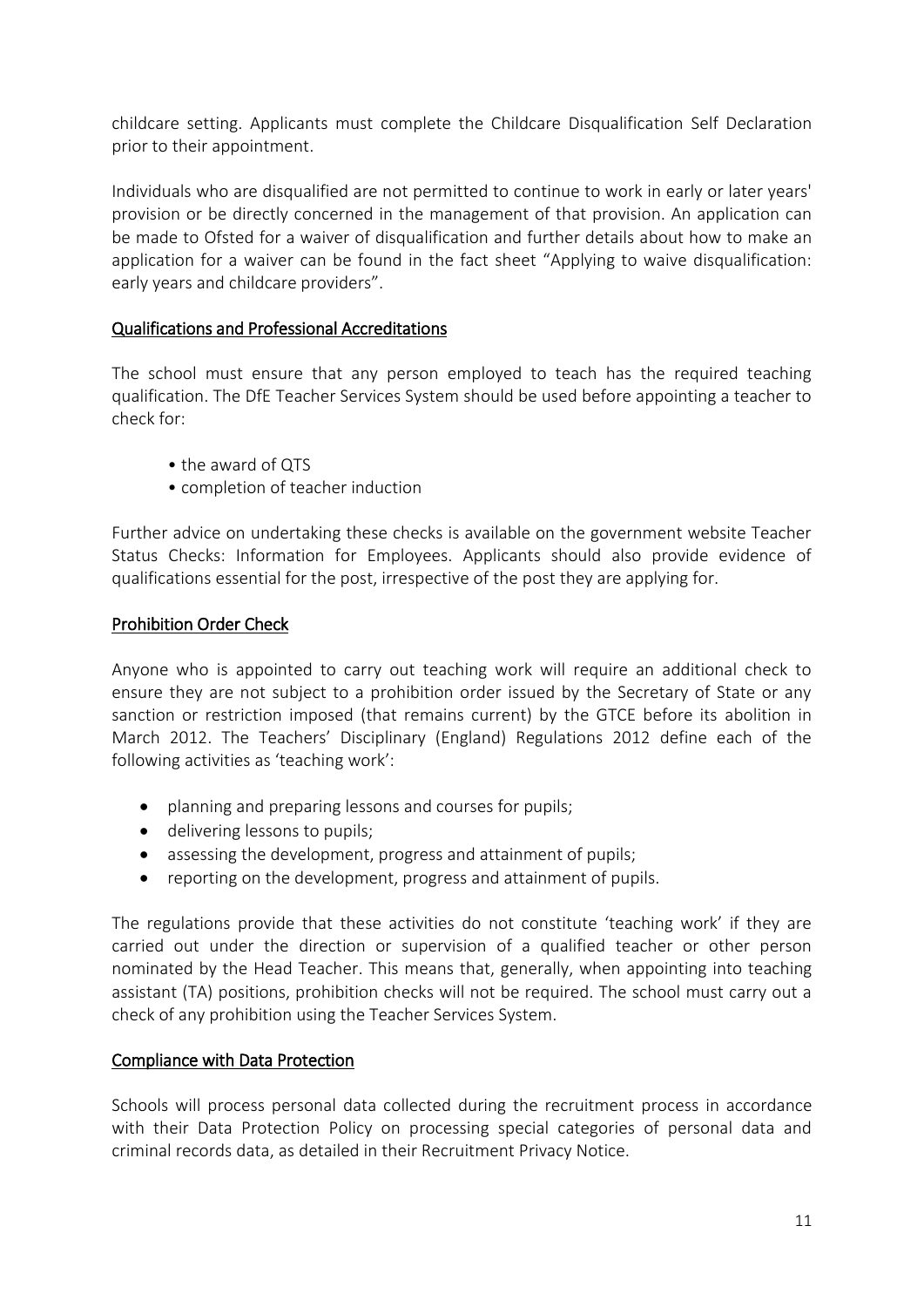Data collected as part of the recruitment process is held securely and accessed by, and disclosed to, individuals only for the purposes of managing the recruitment exercise effectively to decide to whom to offer the job.

# <span id="page-13-0"></span>Data Monitoring

Application forms include a Recruitment Monitoring Form to monitor equality and diversity. The form will be removed from all applications received, prior to short listing and will not form part of the short listing process.

The Recruitment Monitoring Forms of successful candidates can be stored, collated and reviewed to support the school with equality and diversity monitoring.

#### <span id="page-13-1"></span>Support Staff Probation period

New employees to LCC, (excluding teaching staff), are subject to a six month probation period before their appointment is confirmed, unless otherwise stated. Probation periods give the school the opportunity to assess a new employee's suitability in the role they have been appointed to and for the employee to demonstrate their ability to effectively perform their duties, have the opportunity to become familiar with the main duties and tasks of their post and demonstrate the standard of performance, attendance and conduct expected of them. The probationary period is also an opportunity for the new employee to determine if the position and the school are suitable for them.

#### <span id="page-13-2"></span>Agency Workers

For Agency and Off-Payroll Workers it is the responsibility of the school to decide if the IR35 off-payroll rules apply to the worker and it will then be the responsibility of the school to deduct tax, employers' contributions and apprenticeship levy where appropriate. Further information is available in the LCC Schools IR35 Guidance.

Where the school engages an agency worker the school must obtain written confirmation from the agency that the same checks have been carried out for supply staff as the school would have carried out on its own staff. The school will also check that the person presenting themselves for work is the same person on whom the checks have been made. This will be recorded on the School's Single Central Record.

<span id="page-13-3"></span>Schools should be aware of the rights of agency workers, as per the Agency Workers Regulations 2010. These regulations give agency workers the entitlement to the same (or no less favourable) treatment as comparable employees with respect to basic employment and working conditions, if they complete a qualifying period of 12 weeks in a particular job. Guidance on the recruitment and the treatment of agency workers is provided on GOV.UK. and in the Department for Education Agency Workers Regulations; Supply Teachers guidance; and in the [Agency and other off-payroll working guidance.](https://professionals.lincolnshire.gov.uk/downloads/download/103/agency-and-other-off-payroll-working?downloadID=103)